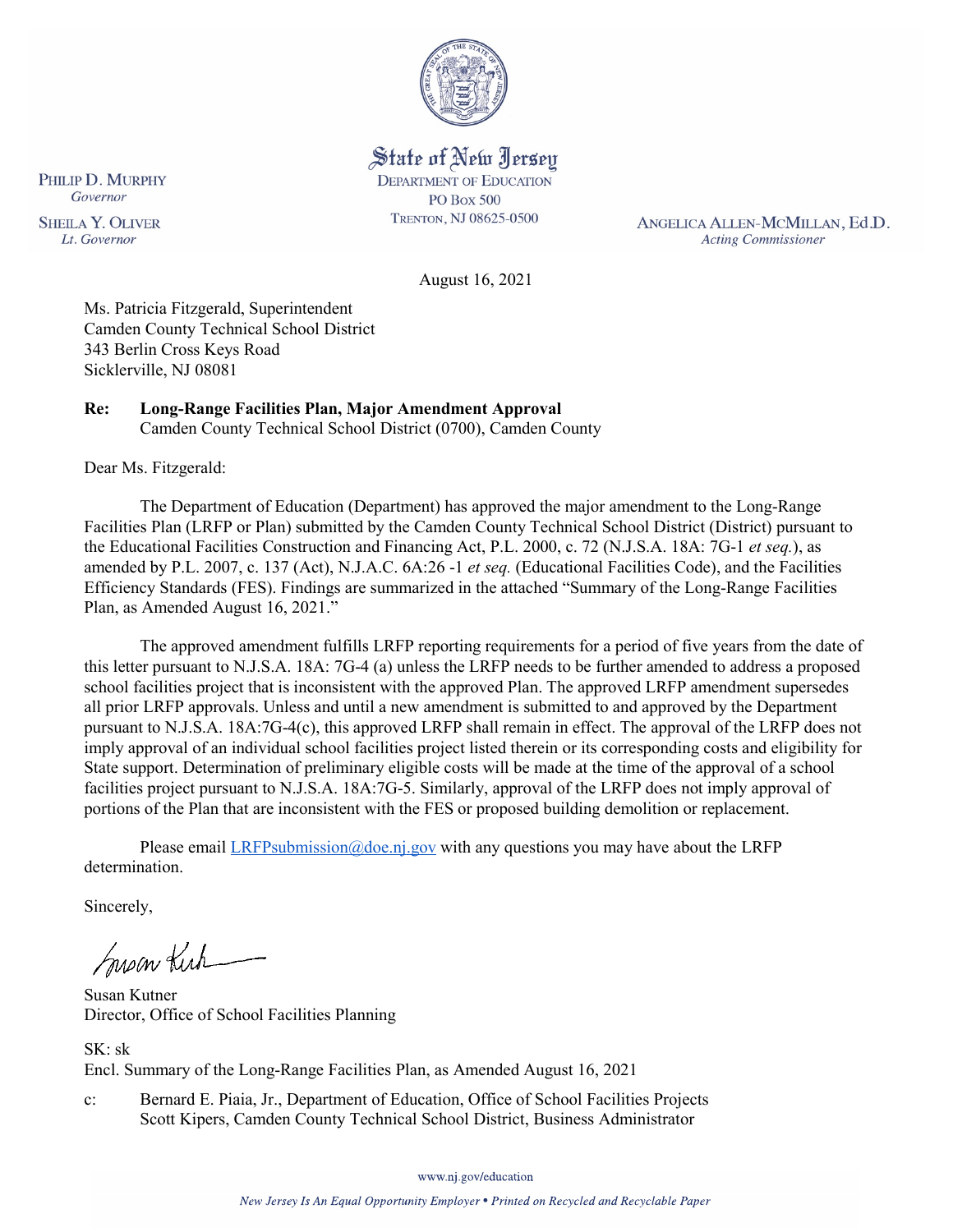# **Camden County Technical School District (0700) Summary of the Long-Range Facilities Plan, as Amended August 16, 2021**

The Department of Education (Department) has completed its review of the major amendment to the Long-Range Facilities Plan (LRFP or Plan) submitted by the Camden County Technical School District (District) pursuant to the Educational Facilities Construction and Financing Act, P.L. 2000, c. 72 (N.J.S.A. 18A: 7G-1 *et seq.*), as amended by P.L. 2007, c. 137 (Act), N.J.A.C. 6A:26-1 et seq. (Educational Facilities Code), and the Facilities Efficiency Standards (FES).

The following provides a summary of the District's approved amended LRFP. The summary is based on the standards set forth in the Act, the Educational Facilities Code, the FES, District-reported information in the Department's LRFP reporting system, and supporting documentation. The referenced reports in *italic* text are standard reports available on the Department's LRFP website.

# **1. Inventory Overview**

The District is classified as a Regular Operating District (ROD) for funding purposes. It provides services for students in grades 9-12.

The District identified existing and proposed schools, sites, buildings, rooms, and site amenities in its LRFP. Table 1 lists the number of existing and proposed district schools, sites, and buildings. Detailed information can be found in the *School Asset Inventory Report* and the *Site Asset Inventory Report.*

**As directed by the Department, school facilities projects that have received initial approval by the Department and have been approved by the voters, if applicable, are represented as "existing" in the LRFP.** Approved projects that include new construction and/or the reconfiguration/reassignment of existing program space are as follows: n/a.

| Category                                     | <b>Existing</b> | <b>Proposed</b> |
|----------------------------------------------|-----------------|-----------------|
| Number of Schools (assigned DOE school code) |                 |                 |
| Number of School Buildings <sup>1</sup>      |                 |                 |
| Number of Non-School Buildings <sup>2</sup>  |                 |                 |
| Number of Vacant Buildings                   |                 |                 |
| Number of Sites                              |                 |                 |

#### **Table 1: Number of Schools, School Buildings, and Sites**

Based on the existing facilities inventory submitted by the District:

- Schools using leased buildings (short or long-term):  $n/a$
- Schools using temporary classroom units (TCUs), excluding TCUs supporting construction: Camden County Technical School - Pennsauken (student services)
- Vacant/unassigned school buildings: n/a

 $\overline{a}$ 

<span id="page-1-1"></span><span id="page-1-0"></span>*<sup>1</sup>* Includes district-owned buildings and long-term leases serving students in district-operated programs

<sup>&</sup>lt;sup>2</sup> Includes occupied district-owned buildings not associated with a school, such as administrative buildings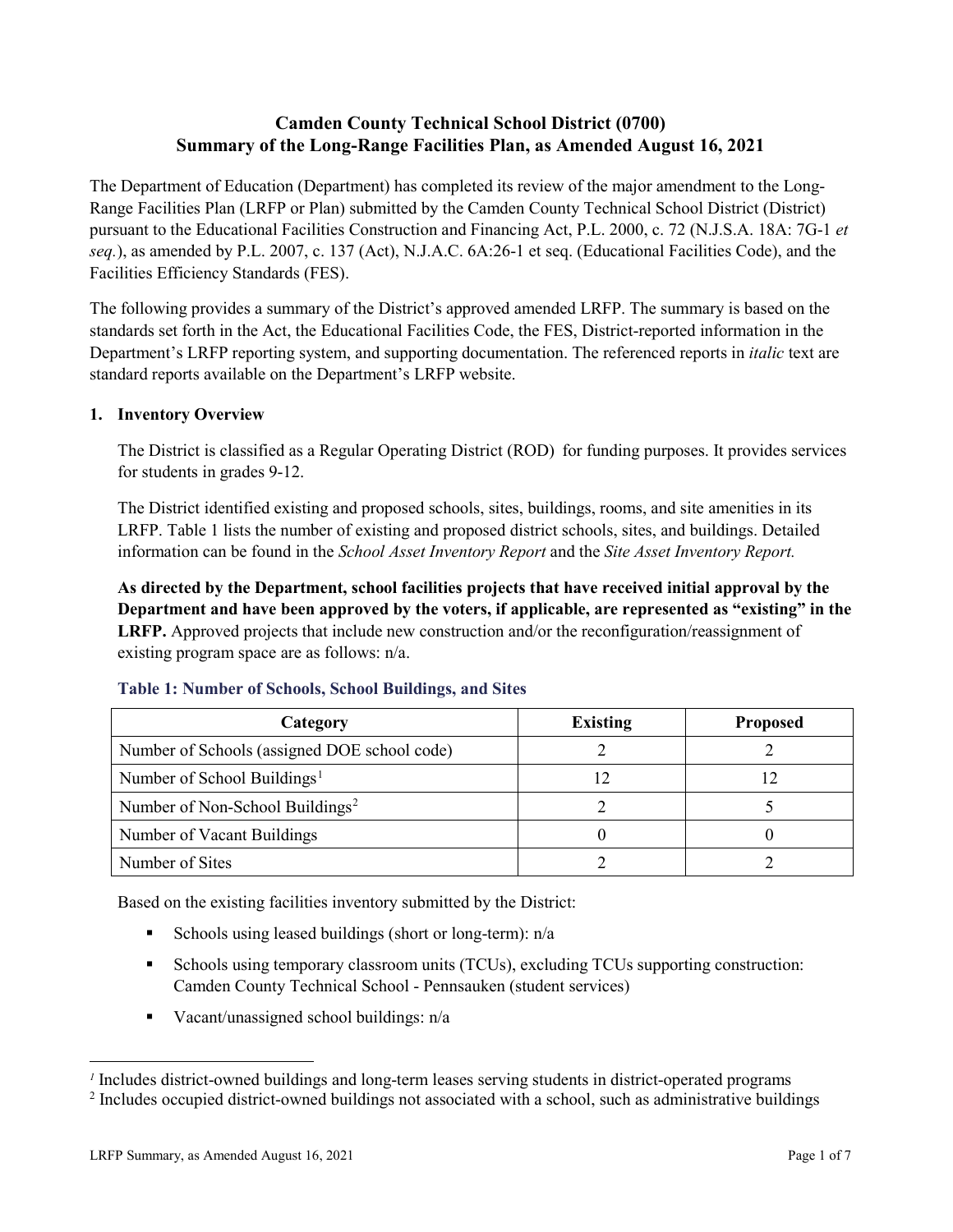Findings:

The Department has determined that the proposed inventory is adequate for approval of the District's LRFP amendment. However, the LRFP determination does not imply approval of an individual school facilities project listed within the LRFP; the District must submit individual project applications for project approval.

#### **2. District Enrollments**

The District determined the number of students, or "proposed enrollments," to be accommodated for LRFP planning purposes on a district-wide basis and in each school.

Since the District is a county vocational school district, the Department does not require the submission of a standard cohort-survival enrollment projection. Instead, proposed enrollments are based on district proposed CTE programs and capacity and are conditionally accepted for LRFP planning purposes pending approval by the Department's Office of Career Readiness.

Table 2 provides a comparison of existing and proposed enrollments. All totals include special education students.

| <b>Grades</b>                | <b>Existing Enrollments</b><br>2020-21 | <b>District Proposed Enrollments</b><br>2025-26 |
|------------------------------|----------------------------------------|-------------------------------------------------|
| PK (excl. private providers) |                                        |                                                 |
| Grades K to 5                |                                        |                                                 |
| Grades 6 to 8                |                                        |                                                 |
| Grades 9 to 12               | 2,245                                  | 2,432                                           |
| <b>Totals PK to 12</b>       | 2,245                                  | 2,432                                           |

#### **Table 2: Enrollments**

Findings:

The Department has determined the District's proposed enrollments to be acceptable for approval of the District's LRFP amendment and for planning purposes pending review by the Department's Office of Career Readiness at the time an application for a school facilities project is submitted, if applicable.

# **3. District Practices Capacity**

Based on information provided in the room inventories, District Practices Capacity was calculated for each school building to determine whether adequate capacity is proposed for the projected enrollments based on district scheduling and class size practices. The capacity totals assume instructional buildings can be fully utilized regardless of school sending areas, transportation, and other operational issues. The calculations only consider district-owned buildings and long-term leases; short term leases and temporary buildings are excluded. **A capacity utilization factor of 90% for classrooms serving grades K-8 and 85% for classrooms serving grades 9-12 is applied in accordance with the FES.** No capacity utilization factor is applied to preschool classrooms.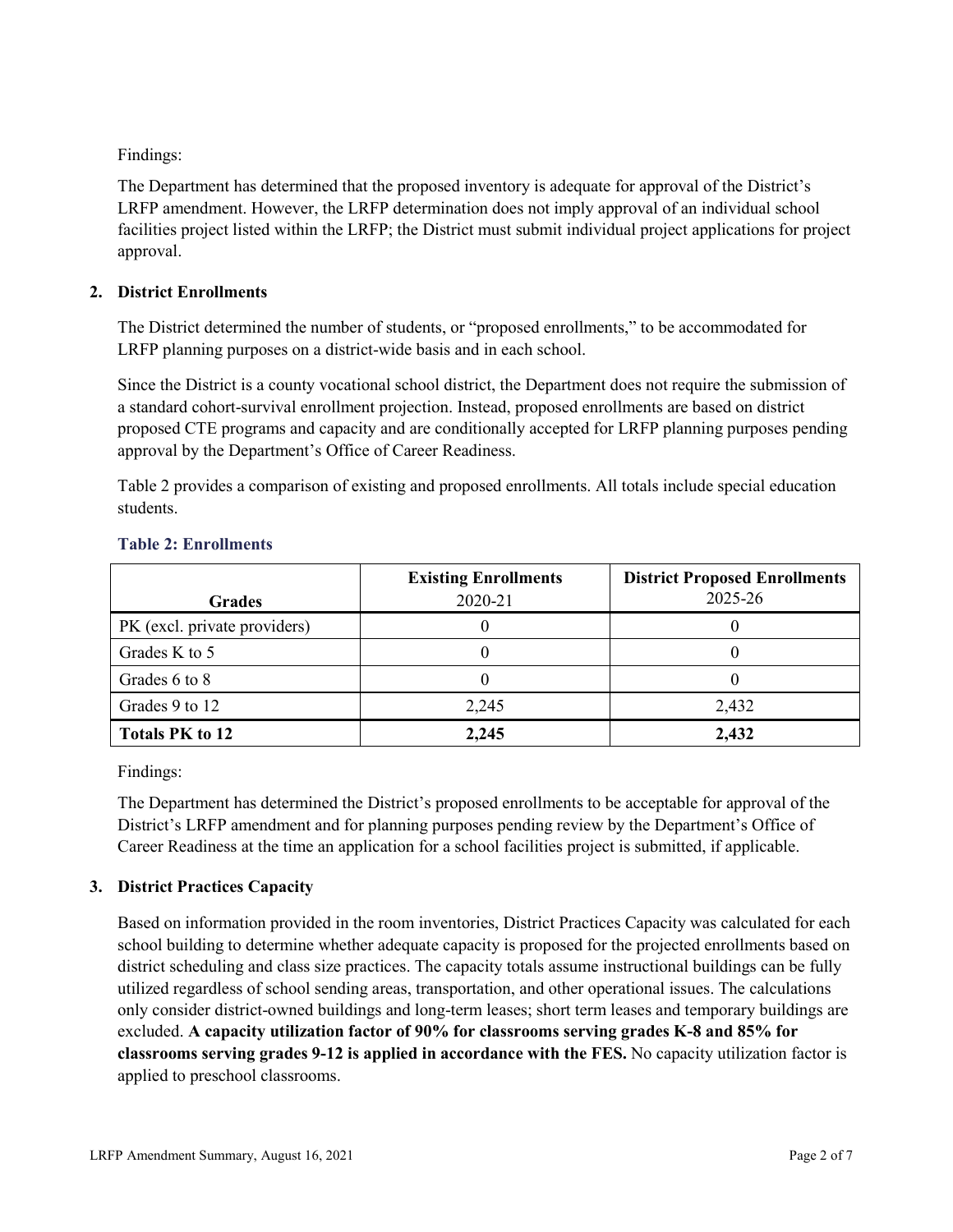In certain cases, districts may achieve adequate District Practices Capacity to accommodate enrollments but provide inadequate square feet per student in accordance with the FES, resulting in educational adequacy issues and "Unhoused Students." Unhoused students are considered in the "Functional Capacity" calculations used to determine potential State support for school facilities projects and are analyzed in Section 4.

Table 3 provides a summary of proposed enrollments and existing and proposed District-wide capacities. Detailed information can be found in the LRFP website reports titled *FES and District Practices Capacity Report, Existing Rooms Inventory Report, and Proposed Rooms Inventory Report.*

| <b>Grades</b>              | <b>Proposed</b><br><b>Enrollments</b> | <b>Existing</b><br><b>District</b><br><b>Practices</b><br>Capacity | <b>Existing</b><br>Deviation* | <b>Proposed</b><br><b>District</b><br><b>Practices</b><br>Capacity | <b>Proposed</b><br>Deviation* |
|----------------------------|---------------------------------------|--------------------------------------------------------------------|-------------------------------|--------------------------------------------------------------------|-------------------------------|
| Elementary ( $PK$ to 5)    | 0                                     | 0.00                                                               | 0.00                          | 0.00                                                               | 0.00                          |
| Middle $(6 \text{ to } 8)$ | 0                                     | 0.00                                                               | 0.00                          | 0.00                                                               | 0.00                          |
| High $(9 \text{ to } 12)$  | 2,432                                 | 2,187.05                                                           | $-244.95$                     | 2,414.85                                                           | $-17.15$                      |
| <b>District Totals</b>     | 2,432                                 | 2,187.05                                                           | $-244.95$                     | 2,414.85                                                           | $-17.15$                      |

|  |  | <b>Table 3: District Practices Capacity Analysis</b> |  |  |
|--|--|------------------------------------------------------|--|--|
|--|--|------------------------------------------------------|--|--|

*\* Positive numbers signify surplus capacity; negative numbers signify inadequate capacity. Negative values for District Practices capacity are acceptable for approval if proposed enrollments do not exceed 100% capacity utilization.*

Considerations:

- Based on the proposed enrollments and existing room inventories, the District is projected to have inadequate capacity for the following grade groups, assuming all school buildings can be fully utilized: 9-12
- Adequate justification has been provided by the District if the proposed capacity for a school significantly deviates from the proposed enrollments. Generally, surplus capacity is acceptable for LRFP approval if additional capacity is not proposed through new construction.

# Findings:

The Department has determined that proposed District capacity, in accordance with the proposed enrollments, is adequate for approval of the District's LRFP amendment. The Department will require a current enrollment projection at the time an application for a school facilities project is submitted, incorporating the District's most recent Fall Enrollment Report, in order to verify that the LRFP's planned capacity meets the District's updated enrollments.

# **4. New Construction Funding Eligibility**

*Functional Capacity* was calculated and compared to the proposed enrollments to provide a **preliminary estimate** of Unhoused Students and new construction funding eligibility. **A final determination will be made at the time of project application approval.**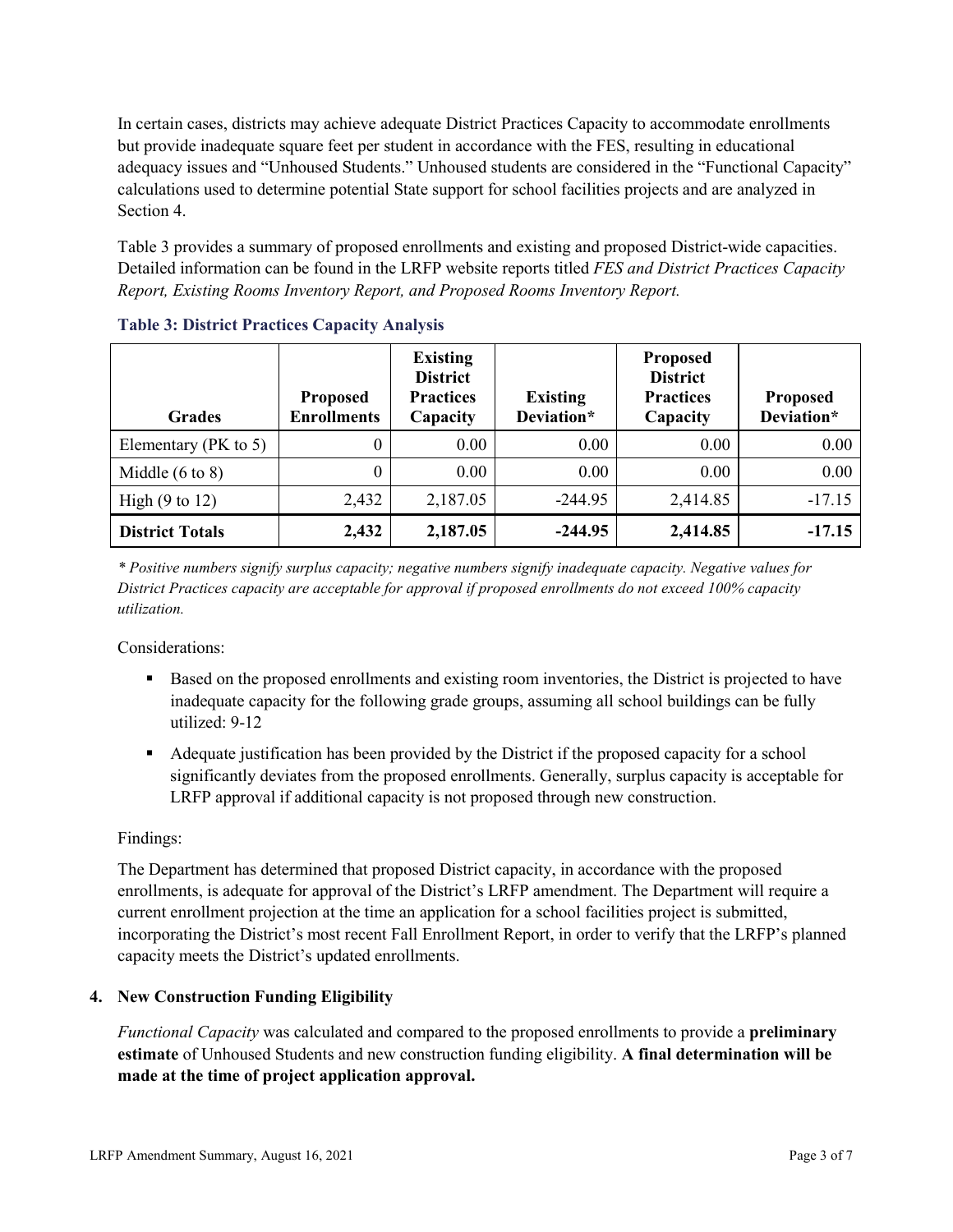*Functional Capacity* is the adjusted gross square footage of a school building *(total gross square feet minus excluded space)* divided by the minimum area allowance per full-time equivalent student for the grade level contained therein. *Unhoused Students* is the number of students projected to be enrolled in the District that exceeds the Functional Capacity of the District's schools pursuant to N.J.A.C. 6A:26-2.2(c). *Excluded Square Feet* includes (1) square footage exceeding the FES for any pre-kindergarten, kindergarten, general education, or self-contained special education classroom; (2) grossing factor square footage *(corridors, stairs, mechanical rooms, etc.)* that exceeds the FES allowance, and (3) square feet proposed to be demolished or discontinued from use. Excluded square feet may be revised during the review process for individual school facilities projects.

Table 4 provides a preliminary assessment of the Functional Capacity, Unhoused Students, and Estimated Maximum Approved Area for Unhoused Students for each FES grade group. The calculations exclude temporary facilities and short-term leased buildings. School buildings proposed for whole or partial demolition or reassignment to a non-school use are excluded from the calculations pending project application review. If a building is proposed to be reassigned to a different school, the square footage is applied to the proposed grades after reassignment. Buildings that are not assigned to a school are excluded from the calculations. In addition, only preschool students eligible for state funding (former ECPA students) are included. Detailed information concerning the calculations can be found in the *Functional Capacity and Unhoused Students Report* and the *Excluded Square Footage Report.*

| Category                                     | PK/K to 5        | 6 to 8   | 9 to 12  | <b>Total</b> |
|----------------------------------------------|------------------|----------|----------|--------------|
| Eligible PK /K-12 Proposed Enrollments       | 0                | 0        | 2,432    |              |
| FES Area Allowance (SF/student)              | 125.00           | 134.00   | 151.00   |              |
| <b>Prior to Completion of Proposed Work:</b> |                  |          |          |              |
| <b>Existing Gross Square Feet</b>            | $\theta$         | $\theta$ | 610,458  | 610,458      |
| <b>Adjusted Gross Square Feet</b>            | $\boldsymbol{0}$ | $\theta$ | 568,808  | 568,808      |
| <b>Adjusted Functional Capacity</b>          | 0.00             | 0.00     | 3,766.94 |              |
| <b>Unhoused Students</b>                     | 0.00             | 0.00     | 0.00     |              |
| Est. Max. Area for Unhoused Students         | 0.00             | 0.00     | 0.00     |              |
| <b>After Completion of Proposed Work:</b>    |                  |          |          |              |
| Gross Square Feet                            | $\theta$         | $\theta$ | 680,645  | 680,645      |
| New Gross Square Feet                        | $\Omega$         | $\theta$ | 70,187   | 70,187       |
| <b>Adjusted Gross Square Feet</b>            | $\Omega$         | $\Omega$ | 638,995  | 638,995      |
| <b>Functional Capacity</b>                   | 0.00             | 0.00     | 4,231.75 |              |
| Unhoused Students after Construction         | 0.00             | 0.00     | 0.00     |              |
| Est. Max. Area Remaining                     | 0.00             | 0.00     | 0.00     |              |

| <b>Table 4: Estimated Maximum Approved Area for Unhoused Students</b> |  |
|-----------------------------------------------------------------------|--|
|                                                                       |  |

Facilities used for non-instructional or non-educational purposes are ineligible for State support under the Act. However, projects for such facilities shall be reviewed by the Department to determine whether they are consistent with the District's LRFP and whether the facility, if it is to house students (full or part time) conforms to educational adequacy requirements. These projects shall conform to all applicable statutes and regulations.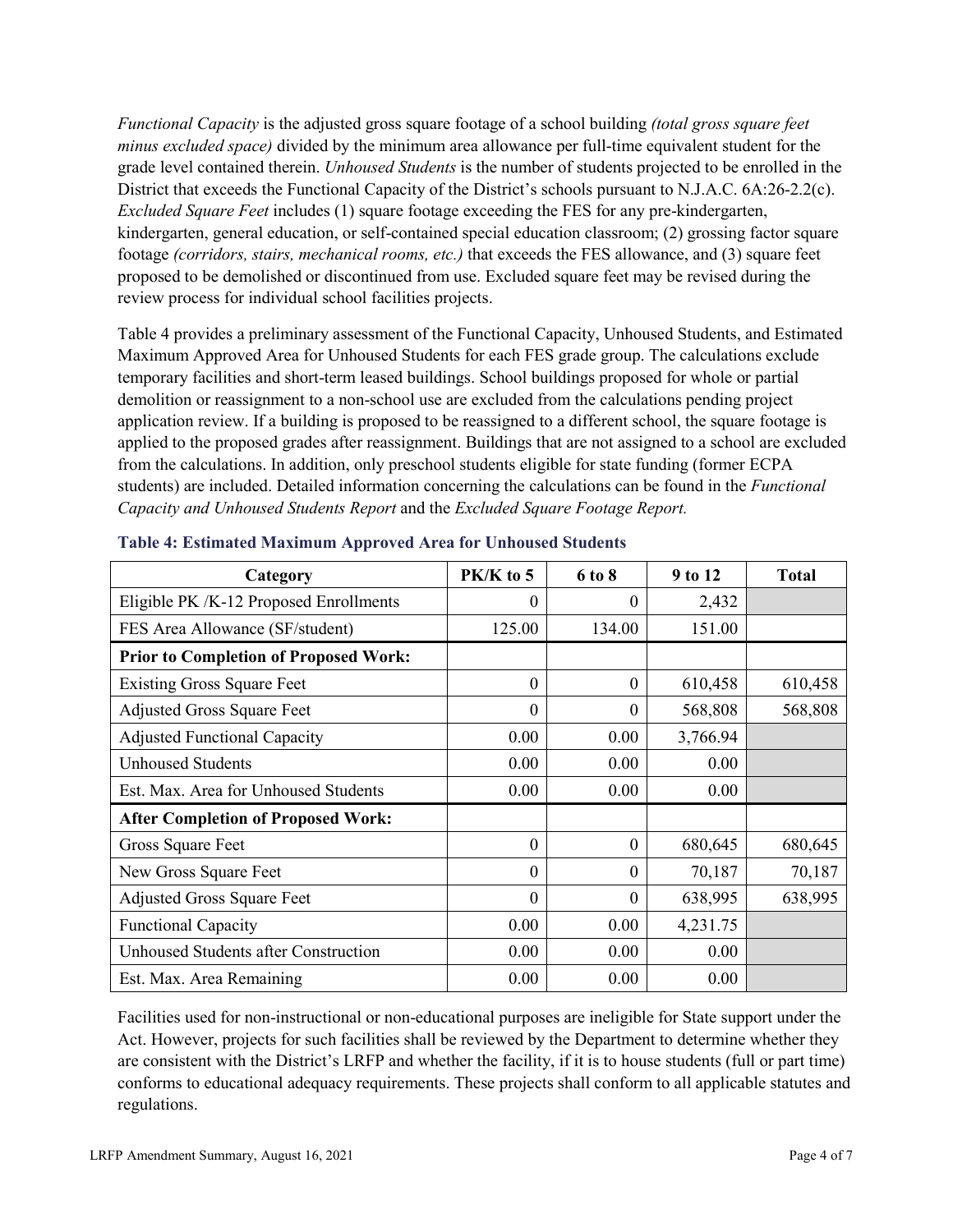Estimated costs represented in the LRFP by the District are for capital planning purposes only. The estimates are not intended to represent preliminary eligible costs or final eligible costs of approved school facilities projects.

Considerations:

- The District does not have approved projects pending completion, as noted in Section 1, that impact the Functional Capacity calculations.
- The Functional Capacity calculations *exclude* square feet proposed for demolition or discontinuation for the following FES grade groups and school buildings pending a feasibility study and project review: n/a.
- Based on the preliminary assessment, the District has Unhoused Students prior to the completion of proposed work for the following FES grade groups: n/a.
- New construction is proposed for the following FES grade groups: 9-12.
- **Proposed new construction exceeds the estimated maximum area allowance for Unhoused** Students prior to the completion of the proposed work for the following grade groups: n/a.
- The District, based on the preliminary LRFP assessment, will not have Unhoused Students after completion of the proposed LRFP work. If the District is projected to have Unhoused Students, adequate justification has been provided to confirm educational adequacy in accordance with Section 6 of this determination.

# Findings:

Functional Capacity and Unhoused Students calculated in the LRFP are preliminary estimates. Preliminary Eligible Costs (PEC) and Final Eligible Costs (FEC) will be included in the review process for specific school facilities projects. A feasibility study undertaken by the District is required if building demolition or replacement is proposed per N.J.A.C. 6A:26-2.3(b)(10).

# **5. Proposed Work**

The District assessed program space, capacity, and physical plant deficiencies to determine corrective actions. Capital maintenance, or *"system actions,"* address physical plant deficiencies due to operational, building code, and /or life cycle issues. Inventory changes, or *"inventory actions,*" add, alter, or eliminate sites, site amenities, buildings, and/or rooms.

The Act (N.J.S.A. 18A:7G-7b) provides that all school facilities shall be deemed suitable for rehabilitation unless a pre-construction evaluation undertaken by the District demonstrates to the satisfaction of the Commissioner that the structure might pose a risk to the safety of the occupants even after rehabilitation or that rehabilitation is not cost-effective. Pursuant to N.J.A.C. 6A:26-2.3(b)(10), the Commissioner may identify school facilities for which new construction is proposed in lieu of rehabilitation for which it appears from the information presented that new construction is justified, provided, however, that for such school facilities so identified, the District must submit a feasibility study as part of the application for the specific school facilities project. The cost of each proposed building replacement is compared to the cost of additions or rehabilitation required to eliminate health and safety deficiencies and to achieve the District's programmatic model.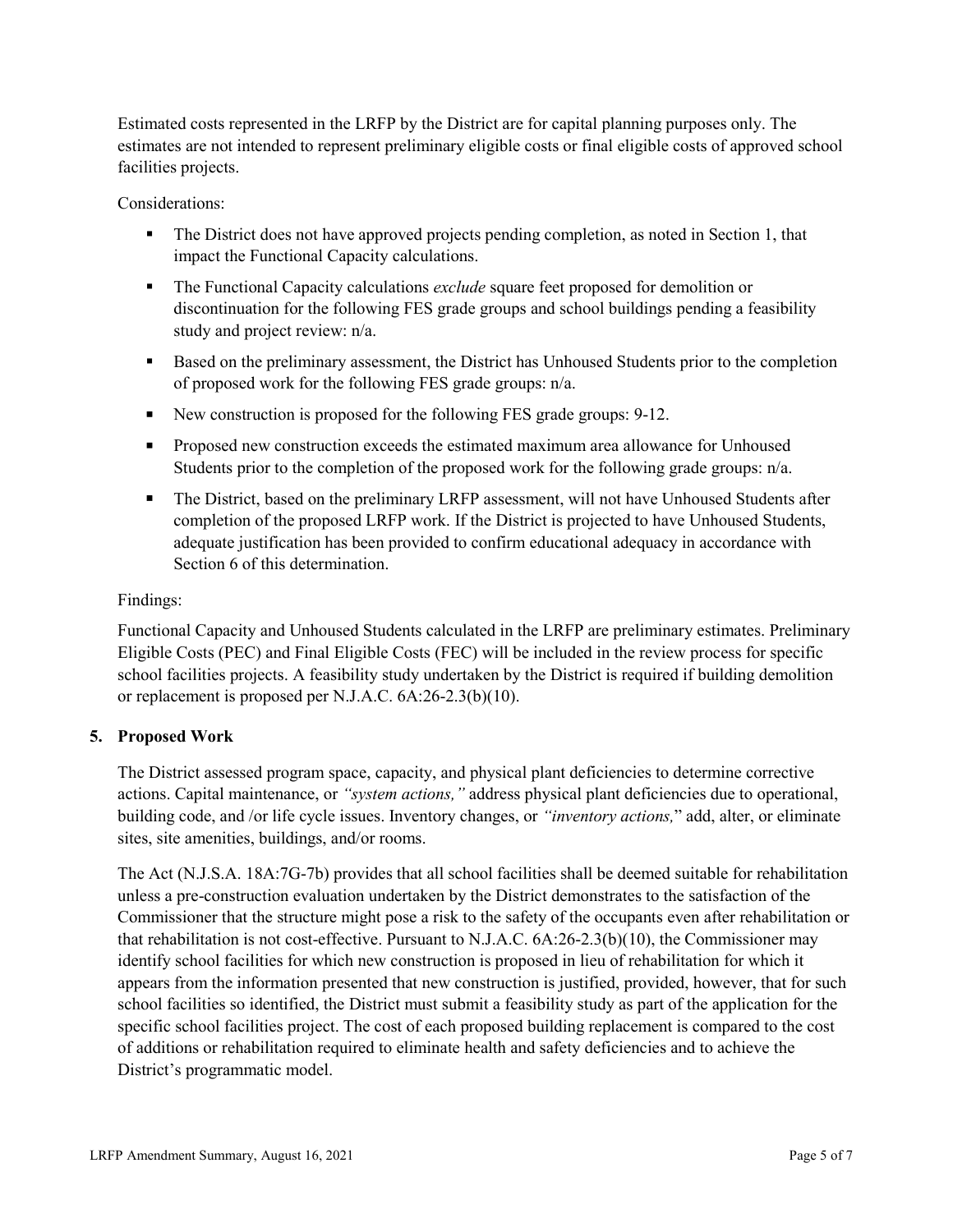Table 5 lists the scope of work proposed for each school based on the building(s) serving their student population. Proposed inventory changes are described in the LRFP website reports titled *"School Asset Inventory Report and "Proposed Room Inventory Report."* Information concerning proposed systems work, or capital maintenance can be found in the "LRFP Systems Action Summary Report."

With the completion of the proposed work, the following schools are proposed to be eliminated: n/a; the following schools are proposed to be added: n/a.

| <b>Proposed Scope of Work</b>                                                                  | <b>Applicable Schools</b>                                                                           |
|------------------------------------------------------------------------------------------------|-----------------------------------------------------------------------------------------------------|
| <b>Renovation only</b> (no new construction)                                                   |                                                                                                     |
| System actions only (no inventory actions)                                                     | n/a                                                                                                 |
| Existing inventory actions only (no systems actions)                                           | n/a                                                                                                 |
| Systems and inventory changes                                                                  | n/a                                                                                                 |
| <b>New construction</b>                                                                        |                                                                                                     |
| Building addition only (no systems actions)                                                    | n/a                                                                                                 |
| Renovation and building addition (system, existing<br>inventory, and new construction actions) | Camden County Technical School - GTC<br>(040); Camden County Technical School -<br>Pennsauken (030) |
| New building on existing site                                                                  | n/a                                                                                                 |
| New building on new or expanded site                                                           | n/a                                                                                                 |
| Site and building disposal (in addition to above scopes)                                       |                                                                                                     |
| Partial building demolition                                                                    | n/a                                                                                                 |
| Whole building demolition                                                                      | n/a                                                                                                 |
| Site and building disposal or discontinuation of use                                           | n/a                                                                                                 |

#### **Table 5: School Building Scope of Work**

Findings:

The Department has determined that the proposed work is adequate for approval of the District's LRFP amendment. However, Department approval of proposed work in the LRFP does not imply the District may proceed with a school facilities project. The District must submit individual project applications with cost estimates for Department project approval. Both school facilities project approval and other capital project review require consistency with the District's approved LRFP.

# **6. Proposed Room Inventories and the Facilities Efficiency Standards**

The District's proposed school buildings were evaluated to assess general educational adequacy in terms of compliance with the FES area allowance pursuant to N.J.A.C. 6A:26-2.2 and 2.3.

District schools proposed to provide less square feet per student than the FES after the completion of proposed work as indicated in Table 5 are as follows: n/a